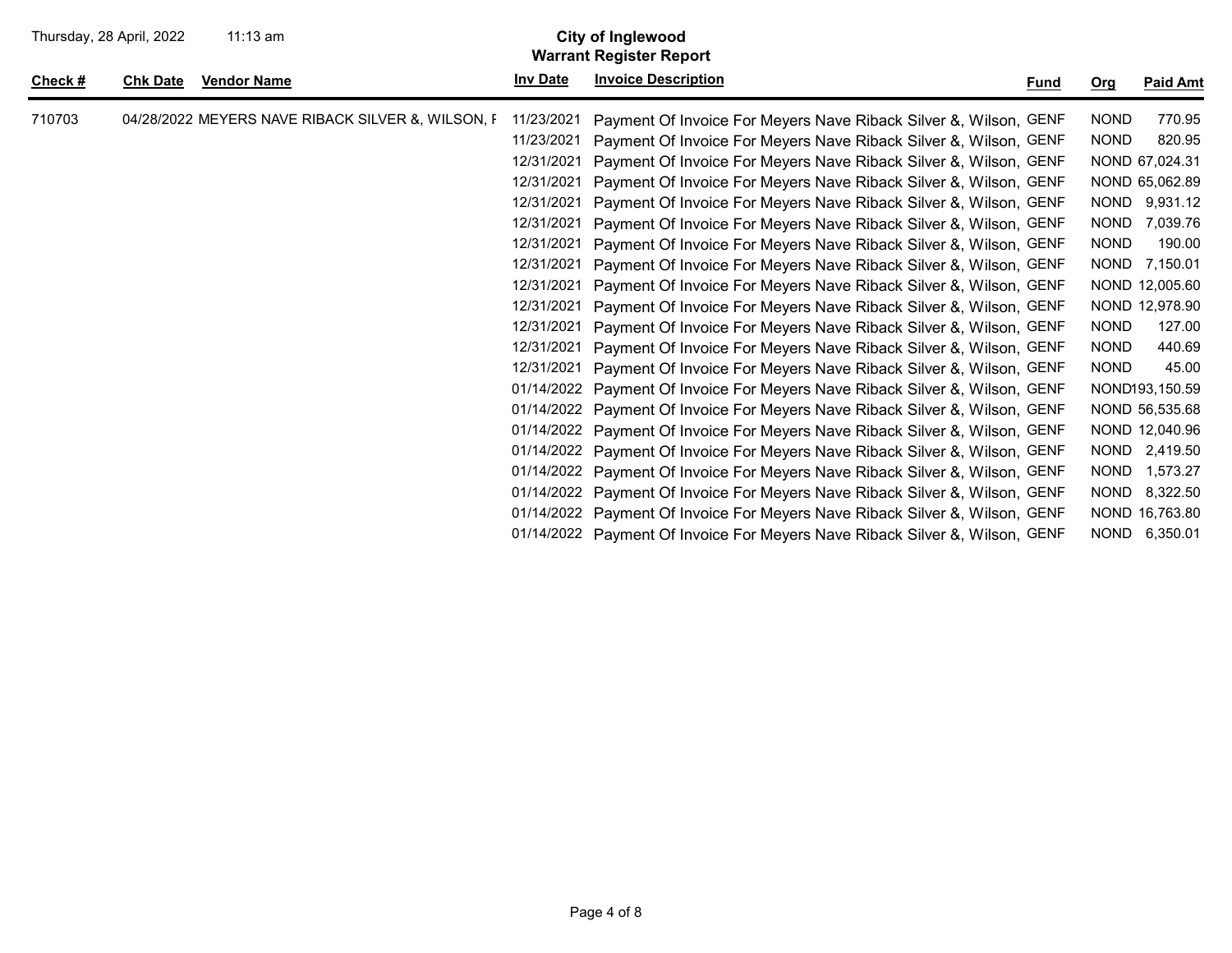| Thursday, 28 April, 2022 |                 | $11:13$ am                                       |                 | <b>City of Inglewood</b><br><b>Warrant Register Report</b>       |             |             |                 |
|--------------------------|-----------------|--------------------------------------------------|-----------------|------------------------------------------------------------------|-------------|-------------|-----------------|
| Check $#$                | <b>Chk Date</b> | <b>Vendor Name</b>                               | <b>Inv Date</b> | <b>Invoice Description</b>                                       | <b>Fund</b> | <u>Org</u>  | <b>Paid Amt</b> |
| 710704                   |                 | 04/28/2022 MEYERS NAVE RIBACK SILVER & WILSON, F | 09/16/2021      | Payment Of Invoice For Meyers Nave Riback Silver &, Wilson, GENF |             | <b>NOND</b> | 2,868.20        |
|                          |                 |                                                  | 09/16/2021      | Payment Of Invoice For Meyers Nave Riback Silver &, Wilson, GENF |             |             | NOND 37,077.79  |
|                          |                 |                                                  | 10/25/2021      | Payment Of Invoice For Meyers Nave Riback Silver &, Wilson, GENF |             | <b>NOND</b> | 9,591.12        |
|                          |                 |                                                  | 10/25/2021      | Payment Of Invoice For Meyers Nave Riback Silver &, Wilson, GENF |             | <b>NOND</b> | 7,793.00        |
|                          |                 |                                                  | 10/25/2021      | Payment Of Invoice For Meyers Nave Riback Silver &, Wilson, GENF |             | <b>NOND</b> | 5,270.00        |
|                          |                 |                                                  | 10/25/2021      | Payment Of Invoice For Meyers Nave Riback Silver &, Wilson, GENF |             | <b>NOND</b> | 2,419.50        |
|                          |                 |                                                  | 10/25/2021      | Payment Of Invoice For Meyers Nave Riback Silver &, Wilson, GENF |             | <b>NOND</b> | 3,341.36        |
|                          |                 |                                                  | 10/25/2021      | Payment Of Invoice For Meyers Nave Riback Silver &, Wilson, GENF |             | <b>NOND</b> | 2,828.23        |
|                          |                 |                                                  | 10/25/2021      | Payment Of Invoice For Meyers Nave Riback Silver &, Wilson, GENF |             | <b>NOND</b> | 680.00          |
|                          |                 |                                                  | 10/25/2021      | Payment Of Invoice For Meyers Nave Riback Silver &, Wilson, GENF |             | <b>NOND</b> | 1,057.50        |
|                          |                 |                                                  | 10/25/2021      | Payment Of Invoice For Meyers Nave Riback Silver &, Wilson, GENF |             | <b>NOND</b> | 775.00          |
|                          |                 |                                                  | 11/23/2021      | Payment Of Invoice For Meyers Nave Riback Silver &, Wilson, GENF |             |             | NOND 21,388.77  |
|                          |                 |                                                  | 11/23/2021      | Payment Of Invoice For Meyers Nave Riback Silver &, Wilson, GENF |             |             | NOND 33,522.71  |
|                          |                 |                                                  | 11/23/2021      | Payment Of Invoice For Meyers Nave Riback Silver &, Wilson, GENF |             |             | NOND 14,993.04  |
|                          |                 |                                                  | 11/23/2021      | Payment Of Invoice For Meyers Nave Riback Silver &, Wilson, GENF |             |             | NOND 18,077.54  |
|                          |                 |                                                  | 11/23/2021      | Payment Of Invoice For Meyers Nave Riback Silver &, Wilson, GENF |             |             | NOND 1,375.00   |
|                          |                 |                                                  | 11/23/2021      | Payment Of Invoice For Meyers Nave Riback Silver &, Wilson, GENF |             |             | NOND 15,194.58  |
|                          |                 |                                                  | 11/23/2021      | Payment Of Invoice For Meyers Nave Riback Silver &, Wilson, GENF |             |             | NOND 13,996.60  |
|                          |                 |                                                  | 11/23/2021      | Payment Of Invoice For Meyers Nave Riback Silver &, Wilson, GENF |             |             | NOND 12,901.89  |
|                          |                 |                                                  | 11/23/2021      | Payment Of Invoice For Meyers Nave Riback Silver &, Wilson, GENF |             | <b>NOND</b> | 765.10          |
|                          |                 |                                                  | 11/23/2021      | Payment Of Invoice For Meyers Nave Riback Silver &, Wilson, GENF |             | <b>NOND</b> | 1,275.45        |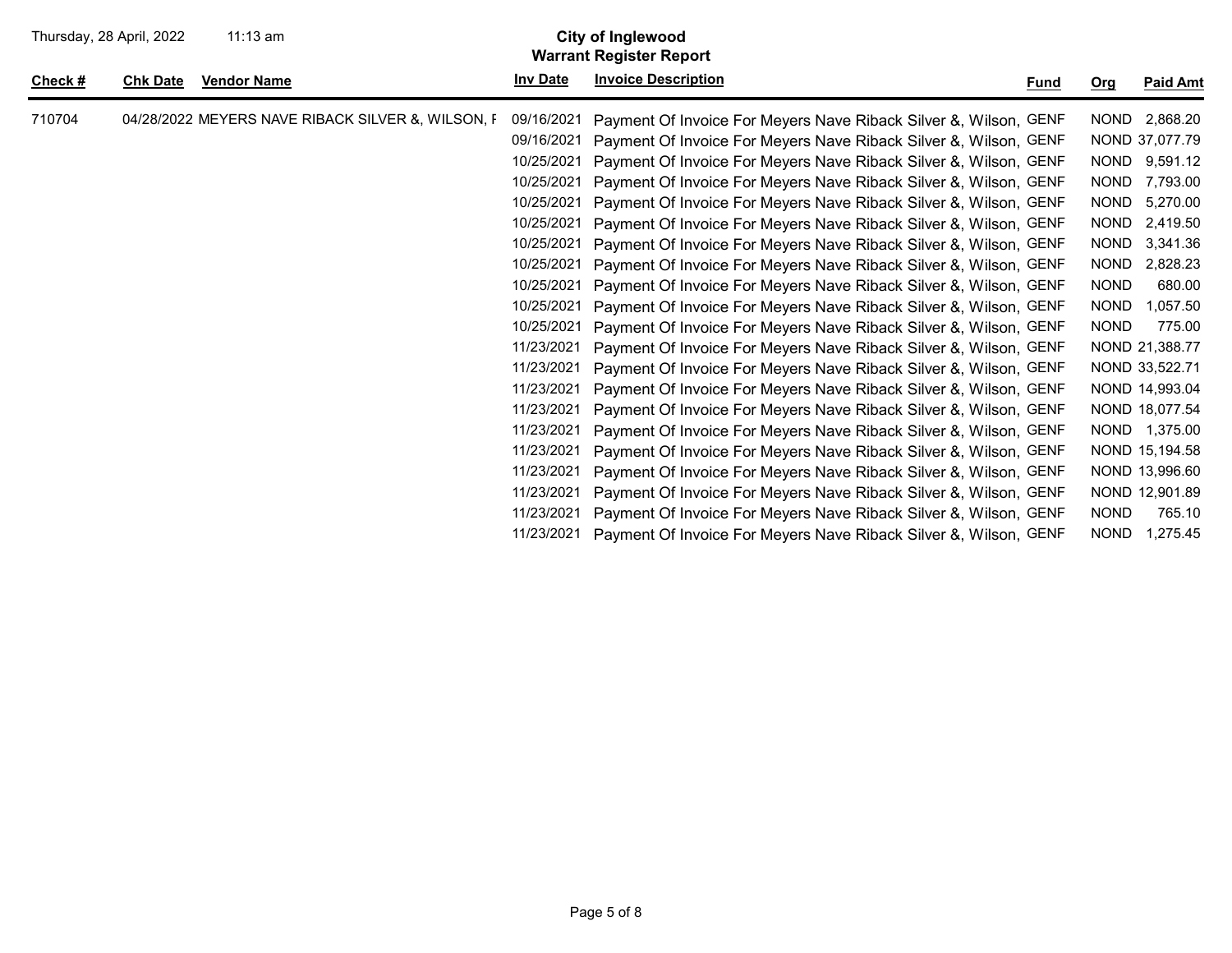| Thursday, 28 April, 2022<br>11:13 am |                 | <b>City of Inglewood</b><br><b>Warrant Register Report</b> |                 |                                                                              |                            |                 |
|--------------------------------------|-----------------|------------------------------------------------------------|-----------------|------------------------------------------------------------------------------|----------------------------|-----------------|
| <u>Check #</u>                       | <b>Chk Date</b> | <b>Vendor Name</b>                                         | <b>Inv Date</b> | <b>Invoice Description</b>                                                   | Org<br><u>Fund</u>         | <b>Paid Amt</b> |
| 710705                               |                 | 04/28/2022 MEYERS NAVE RIBACK SILVER &, WILSON, F          |                 | 02/28/2022 Payment Of Invoice For Meyers Nave Riback Silver &, Wilson, GENF  |                            | NOND 22,413.70  |
|                                      |                 |                                                            |                 | 02/28/2022 Payment Of Invoice For Meyers Nave Riback Silver &, Wilson, GENF  |                            | NOND 29,046.78  |
|                                      |                 |                                                            |                 | 02/28/2022 Payment Of Invoice For Meyers Nave Riback Silver &, Wilson, GENF  |                            | NOND 3,746.08   |
|                                      |                 |                                                            |                 | 02/28/2022 Payment Of Invoice For Meyers Nave Riback Silver &, Wilson, GENF  | <b>NOND</b>                | 9,407.77        |
|                                      |                 |                                                            |                 | 02/28/2022 Payment Of Invoice For Meyers Nave Riback Silver &, Wilson, GENF  | <b>NOND</b>                | 887.97          |
|                                      |                 |                                                            |                 | 02/28/2022 Payment Of Invoice For Meyers Nave Riback Silver &, Wilson, GENF  |                            | NOND 18,425.06  |
|                                      |                 |                                                            |                 | 02/28/2022 Payment Of Invoice For Meyers Nave Riback Silver &, Wilson, GENF  | NOND                       | 9,604.56        |
|                                      |                 |                                                            |                 | 02/28/2022 Payment Of Invoice For Meyers Nave Riback Silver &, Wilson, GENF  |                            | NOND 11,224.66  |
|                                      |                 |                                                            |                 | 02/28/2022 Payment Of Invoice For Meyers Nave Riback Silver &, Wilson, GENF  | <b>NOND</b>                | 563.69          |
|                                      |                 |                                                            |                 | 02/28/2022 Payment Of Invoice For Meyers Nave Riback Silver &, Wilson, GENF  | NOND                       | 1,282.50        |
|                                      |                 |                                                            |                 | 02/28/2022 Payment Of Invoice For Meyers Nave Riback Silver &, Wilson, GENF  | <b>NOND</b>                | 100.56          |
|                                      |                 |                                                            |                 | 03/28/2022 Payment Of Invoice For Meyers Nave Riback Silver &, Wilson, GENF  | <b>NOND</b>                | 9,766.44        |
|                                      |                 |                                                            |                 | 03/28/2022 Payment Of Invoice For Meyers Nave Riback Silver &, Wilson, GENF  |                            | NOND 19,536.25  |
|                                      |                 |                                                            |                 | 03/28/2022 Payment Of Invoice For Meyers Nave Riback Silver &, Wilson, GENF  | <b>NOND</b>                | 8,723.00        |
|                                      |                 |                                                            |                 | 03/28/2022 Payment Of Invoice For Meyers Nave Riback Silver &, Wilson, GENF  | <b>NOND</b>                | 5,857.50        |
|                                      |                 |                                                            |                 | 03/28/2022 Payment Of Invoice For Meyers Nave Riback Silver &, Wilson, GENF  | <b>NOND</b>                | 1,721.94        |
|                                      |                 |                                                            |                 | 03/28/2022 Payment Of Invoice For Meyers Nave Riback Silver &, Wilson, GENF  | <b>NOND</b>                | 1,083.13        |
|                                      |                 |                                                            |                 | 03/28/2022 Payment Of Invoice For Meyers Nave Riback Silver &, Wilson, GENF  | <b>NOND</b>                | 656.90          |
|                                      |                 |                                                            |                 | 03/28/2022 Payment Of Invoice For Meyers Nave Riback Silver &, Wilson, GENF  | <b>NOND</b>                | 469.26          |
|                                      |                 |                                                            |                 | 03/28/2022 Payment Of Invoice For Meyers Nave Riback Silver &, Wilson, GENF  | <b>NOND</b>                | 61.70           |
|                                      |                 |                                                            |                 | 03/28/2022 Payment Of Invoice For Meyers Nave Riback Silver &, Wilson, GENF  | <b>NOND</b>                | 190.00          |
|                                      |                 |                                                            |                 | 03/28/2022 Payment Of Invoice For Meyers Nave Riback Silver &, Wilson, GENF  | <b>NOND</b>                | 573.16          |
| 710706                               |                 | 04/28/2022 MEYERS NAVE RIBACK SILVER &, WILSON, F          |                 | 04/21/2022 Paymnent Of Invoice For Meyers Nave Riback Silver &, Wilson GENF  | <b>NOND</b>                | 3,325.00        |
|                                      |                 |                                                            |                 | 04/21/2022 Paymnent Of Invoice For Meyers Nave Riback Silver &, Wilson GENF  | <b>NOND</b>                | 1,153.56        |
|                                      |                 |                                                            |                 | 04/21/2022 Paymnent Of Invoice For Meyers Nave Riback Silver &, Wilson GENF  | <b>NOND</b>                | 67.00           |
|                                      |                 |                                                            |                 | 04/21/2022 Paymnent Of Invoice For Meyers Nave Riback Silver &, Wilson GENF  | <b>NOND</b>                | 141.34          |
|                                      |                 |                                                            |                 | 04/21/2022 Paymnent Of Invoice For Meyers Nave Riback Silver &, Wilson GENF  | <b>NOND</b>                | 142.50          |
|                                      |                 |                                                            |                 | 04/21/2022 Paymnent Of Invoice For Meyers Nave Riback Silver &, Wilson GENF  | <b>NOND</b>                | 237.50          |
|                                      |                 |                                                            |                 | 04/21/2022 Paymnent Of Invoice For Meyers Nave Riback Silver &, Wilson GENF  | <b>NOND</b>                | 47.50           |
|                                      |                 |                                                            |                 | 04/21/2022 Paymnent Of Invoice For Meyers Nave Riback Silver &, Wilson GENF  | <b>NOND</b>                | 475.00          |
|                                      |                 |                                                            |                 | 04/21/2022 Paymnent Of Invoice For Meyers Nave Riback Silver &, Wilson GENF  | <b>NOND</b>                | 380.00          |
|                                      |                 |                                                            |                 | 04/21/2022 Paymnent Of Invoice For Meyers Nave Riback Silver &, Wilson GENF  | <b>NOND</b>                | 570.00          |
| 710707                               |                 | 04/28/2022 MGT OF AMERICA CONSULTING, LLC                  |                 | 03/21/2022 Agreement To Perform Annual Updated Full Cost Allocation PIa GENF |                            | NOND 25,000.00  |
| 710708                               |                 | 04/28/2022 MIDNIGHT MISSION-FAMILY                         |                 | 04/05/2022 2022 Mother'S Day Celebration Table                               | <b>GENF</b><br><b>ELEC</b> | 3,000.00        |
| 710709                               |                 | 04/28/2022 N/S CORPORATION                                 |                 | 04/14/2022 City'S Veh Wash Sys Maintenance                                   | <b>GENF</b><br><b>PWKS</b> | 145.00          |
| 710710                               |                 | 04/28/2022 NABIH YOUSSEF & ASSOCIATES                      |                 | 04/13/2022 Agreement To Provide Building Plan Check Services For The II GENF |                            | ECCD 14,700.00  |